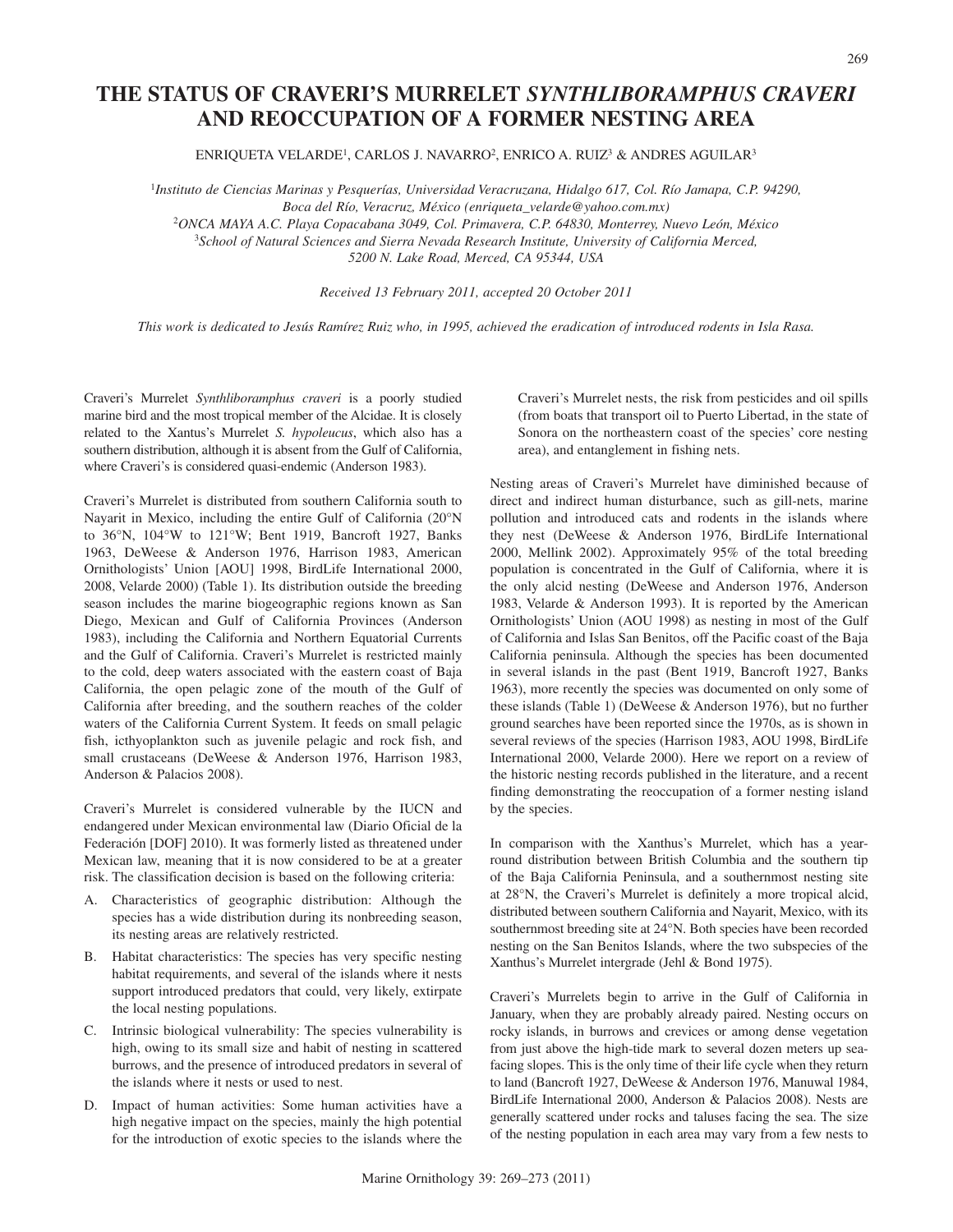several dozens. It is believed that individuals use the same nesting site every year, but they nest only on islands free from introduced ground predators and excessive human disturbance (Table 1) (DeWeese & Anderson 1976, Anderson & Palacios 2008). The species usually

**TABLE 1 Islands with confirmed nesting of Craveri's Murrelets; only records of nesting adults and/or eggs seen or collected, or nests and/or eggshells found are considered** 

| Name of island                                                | <b>Location</b>   | <b>Current</b><br>nesting<br>likely | Date of last<br>survey |
|---------------------------------------------------------------|-------------------|-------------------------------------|------------------------|
| Gulf of California Islands:                                   |                   |                                     |                        |
| Alcatraz <sup>11</sup>                                        | 28°49'N, 111°55'W | X                                   | March 2009             |
| Ánimas <sup>5</sup>                                           | 28°41'N, 112°54'W | X                                   | May 1974               |
| Bahía de los<br>Ángeles Is. <sup>5</sup>                      | 28°59'N, 113°30'W | $\mathbf x$                         | May 1974               |
| Coronado <sup>8</sup>                                         | 26°07'N, 111°16'W | X                                   | April 1920             |
| Encantadas <sup>3</sup>                                       | 30°01'N, 114°28'W |                                     | April 1970             |
| Espíritu Santo <sup>6</sup>                                   | 24°29'N, 110°21'W |                                     | March 1887             |
| Estanque <sup>4</sup>                                         | 29°03'N, 113°05'W |                                     | March 1962             |
| Mejía <sup>5</sup>                                            | 29°33'N, 113°34'W |                                     | May 1974               |
| Partida Norte<br>(also known as<br>Cardonosa) <sup>5,10</sup> | 28°53'N, 113°02'W | X                                   | March 1974             |
| Pelícano <sup>5</sup>                                         | 38°48'N, 111°58'W | X                                   | March 1974             |
| Rasa <sup>2</sup>                                             | 28°49'N, 112°59'W | X                                   | April 1875             |
| Roca Consag <sup>1,3</sup>                                    | 31°07'N, 114°29'W | X                                   | Date not<br>available  |
| Salsipuedes                                                   | 28°43'N, 112°57'W |                                     | Date not<br>available  |
| San Esteban <sup>5</sup>                                      | 28°42'N, 112°34'W | X                                   | April 1972             |
| San Francisco <sup>2</sup>                                    | 24°50'N, 110°34'W |                                     | March 1930             |
| San Ildefonso <sup>2,6,8</sup>                                | 26°37'N, 111°25'W | $\mathbf x$                         | March 1930             |
| San Jorge <sup>3,5,8</sup>                                    | 31°00'N, 113°14'W |                                     | April 1954             |
| San José <sup>2</sup>                                         | 24°58'N, 110°36'W |                                     | Date not<br>available  |
| San Luis $3,5$                                                | 29°58'N, 114°24'W | X                                   | April 1970             |
| San Pedro Mártir <sup>5,7,9</sup> 28°23'N, 112°18'W           |                   | X                                   | March 1991             |
| San Pedro Nolasco <sup>9</sup> 27°58'N, 111°22'W              |                   |                                     | Date not<br>available  |
| Tiburón <sup>9</sup>                                          | 29°00'N, 112°24'W |                                     | December<br>1931       |
| Pacífic Islands:                                              |                   |                                     |                        |
| San Benitos <sup>5</sup>                                      | 28°18'N, 115°35'W |                                     | <b>June 1968</b>       |

<sup>1</sup>AOU 1957, <sup>2</sup>Bent 1919, <sup>3</sup>Bancroft 1927, <sup>4</sup>Banks 1963, <sup>5</sup>DeWeese & Anderson 1976, 6Grinnell 1928, 7Breese et al. 1993, 8van Rossem 1926, <sup>9</sup>van Rossem 1945, <sup>10</sup>Velarde pers. obs., <sup>11</sup>Hurley & Blinick 2011.

lays two eggs during the first two weeks of February (Bent 1919). With a development rate probably similar to other alcids, Craveri's Murrelet chicks depart for the sea after only 2–4 d in the nest (Gaston & Jones 1998). The flightless chicks leave during the night and remain with their parents for up to several months. They are fed larval fishes, small invertebrates and small adult pelagic fishes (Bent 1919, Bancroft 1927, DeWeese & Anderson 1976, Breese *et al.* 1993). The estimated population size is between 10 000 and 20 000 individuals (BirdLife International 2000, 2008).

Craveri's Murrelet probably is affected by the same predators that affect Xanthus's Murrelet, such as Peregrine Falcon *Falco peregrinus*, Barn Owl *Tyto alba* and Yellow-footed Gull *Larus livens* (in place of the Western Gull *L. occidentalis*), as all of these species are common in the Craveri's Murrelet nesting areas (Drost & Lewis 1995). Owing to the presence of introduced predators, Craveri's Murrelets have been extirpated from some of the islands where they used to nest; for example, Isla Rasa (Bent 1919, Bancroft 1927, Banks 1963, DeWeese & Anderson 1976, AOU 1998, BirdLife International 2000, Velarde & Rodriguez 2000) and presumably San Pedro Martir Island, although one pair of this species was found nesting in 1991 on one of the San Pedro Martir Island satellite offshore rocks (Tershy & Breese 1997) (Table 1). San Pedro Martir supported introduced black rats *Rattus rattus* and house mice *Mus musculus* from the late 1800s until 2007, when an eradication program was successful (http://www.islandconservation. org/accomplishments/?id=3).

In recent years there has been an increased effort to eradicate introduced species from islands in the Gulf of California and the Pacific coast of Baja California (Tershy *et al.* 2002, Velarde *et al.* 2007, http://www.islandconservation.org/accomplishments/?id=3), allowing the Craveri's Murrelet to re-colonize former nesting islands spontaneously. Isla Rasa is a small (approximately 60 ha) rocky island located in the Gulf of California's Midriff Region and the type locality of both adults and eggs of this species. Some adults and eggs were collected by the Craveri brothers, later deposited at the Milano Natural History Museum and described by Salvadori in 1865. The specimens of both adult birds and eggs deposited in the US National Museum (Bent 1919) also came from Isla Rasa. In the late 1800s guano mining took place on several of the Gulf of California islands, and it is believed that black rats and house mice were introduced to Isla Rasa and other islands during this period. By the mid-1900s the nesting populations of both Heermann's Gulls *Larus heermanni* and Elegant Terns *Thalasseus elegans*, of which about 95% of both species' populations nest on Isla Rasa, were greatly reduced, and there were no further records of nesting Craveri's Murrelets (Bahre & Bourillón 2002, Danemann *et al.* 2008).

In 1964 the island received protected status from the Mexican government (DOF 1964), and by the mid-1990s an intensive campaign successfully eradicated all rodents from the island (Velarde *et al.* 2007, Danemann *et al.* 2008). Almost immediately the nesting success of the Heermann's Gull and the population numbers of Elegant Terns increased dramatically (Velarde *et al*. 2007). However, despite 31 consecutive years of seabird population studies on the island, there had been no positive records of nesting Craveri's Murrelets since April 1875 (Bent 1919), although Grinnell (1928) reported collection of these alcids in the Isla Rasa area, and there are records of adult–chick groups at sea from the vicinity of the island (DeWeese and Anderson 1976). The latter authors present a table where they summarize all information available to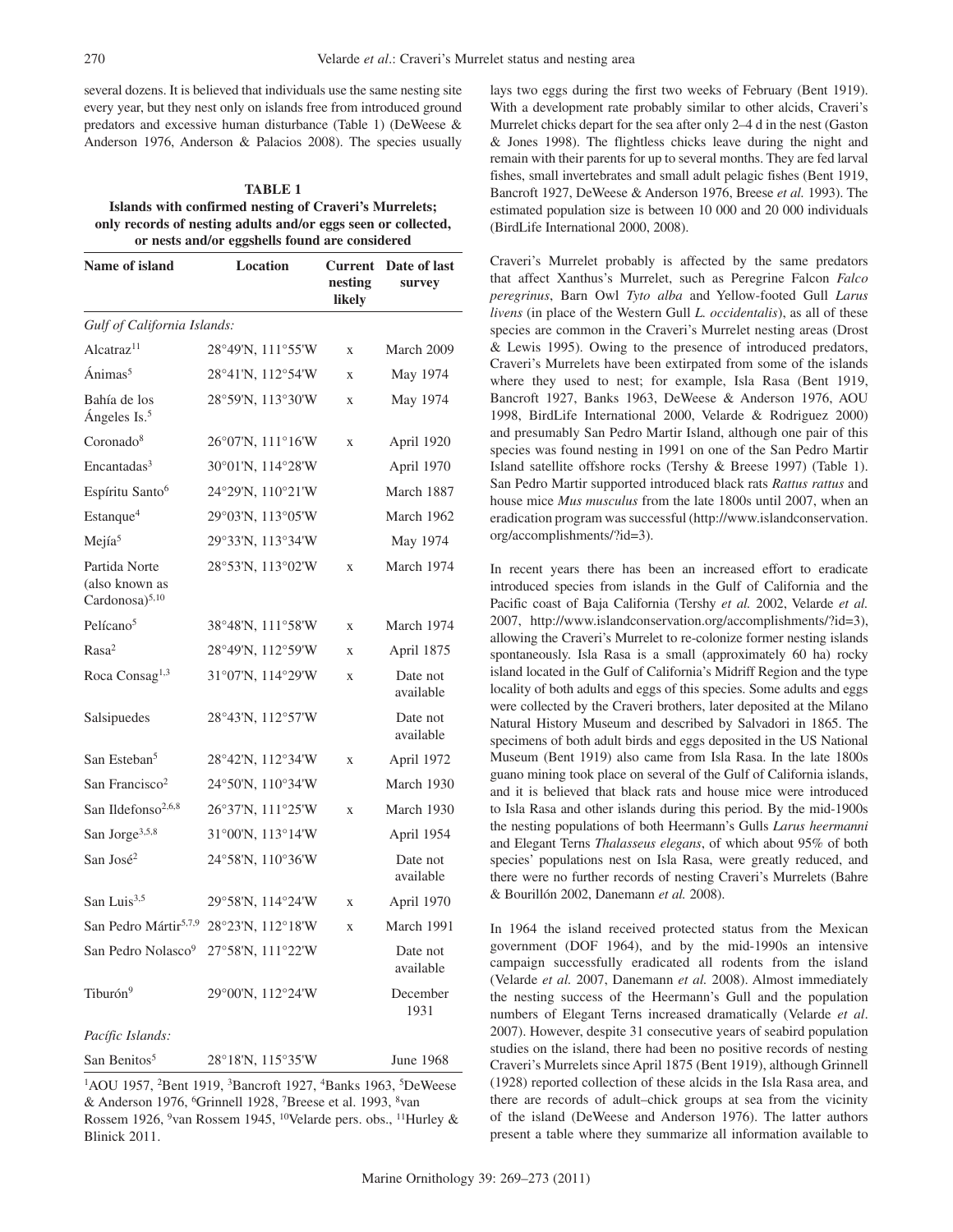that date. However, they list all types of records, including those of individuals seen in the vicinity of islands or island groups. In Table 1 we list only reports that indicate records either of nesting adults, or eggs seen or collected, or of nests and/or eggshells.

On 28 May 2007, one of us (C.J.N.) saw and photographed several Craveri's Murrelets on the sea a few meters off Isla Rasa, in a place where no murrelets had been seen during the previous hours. Although the blackish spots or bars on sides of breast characteristic of a juvenile (Harrison 1983) were not visible on the photographs, C.J.N. felt that at least some individuals were young of that year. Although this sighting is inconclusive, there is a possibility that Craveri's Murrelet may be nesting again on Isla Rasa. On 16 May 2010 one of us (E.V.) found an empty eggshell at the entrance to a crevice at the base of one of the cliffs in the south shores of Isla Rasa. From the size and markings of the eggshell it was thought to be a Craveri's Murrelet egg.

To confirm the identity of this eggshell, we sequenced a portion of the mitochondrial cytochrome b gene and compared this sequence to a reference panel of bird species known to nest in Isla Rasa, and other species of the same genus. Previous studies have found eggshells to contain DNA suitable for amplification via polymerase chain reaction (PCR) (Schmaltz *et al*. 2006, Eglob *et al*. 2009, Oskam *et al*. 2010).

To ensure that no foreign DNA could contaminate the sample, and to avoid incorporating sediments and other surface contaminants, eggshell fragments were cleaned on both the inner and outer surfaces with 100% alcohol. Following this, eggshell fragments were weighed and ground with a mortar and pestle. Powder was subsequently transferred to a 2 mL sterile microcentrifuge tube and stored at room temperature for later digestion. All laboratory protocols were done in a dedicated clean room, and the sampling area and tools

were decontaminated between processing of the samples to prevent sample contamination. To extract the DNA from eggshell powder, we followed the method of Oskam *et al*. (2010) with slight modifications. We used 500 mg of ground eggshell instead of 100 mg.

The cytochrome b gene was chosen because it has been sequenced for most of the extant avian species nesting on Isla Rasa, allowing for easier and more comprehensive phylogenetic comparison. PCR amplification of approximately 1100 base pair fragment of the cytochrome b gene was carried out using primers L14841 and H16065 (Friesen *et al*. 1996). Amplification was performed using an Applied Biosystems Veriti gradient thermal cycler (Applied Biosystems, Foster City, CA) with the following temperature profile: initial denaturation at 94 °C for 5 min, followed by 35 cycles of 94 °C for 1 min, 51 °C for 1 min and 72 °C for 1 min. After this, a final extension at 72°C for 5 min was applied. Each PCR reaction contained 50–100 ng of DNA, 1× PCR buffer (Applied Biosystems, Foster City, CA), 0.167 µmol/L of each primer, 0.3 mmol/L of each dNTP, 2.5 mmol/L  $MgCl<sub>2</sub>$ , and 0.5 units of AmpliTaq (Applied Biosystems) in a 30 µL reaction. We included negative and extraction controls to detect possible contamination. Amplicons were sequenced with BigDye chemistry (Applied Biosystems) on an Applied Biosystems 3730 DNA Analyzer. Sequences were aligned using Malign v2.7 (Wheeler and Gladstein 1994) and aligned by eye.

To reconstruct the phylogenetic relationships, we used the maximumlikelihood (ML) algorithm in the program PHYML v3.0 (Guindon *et al*. 2010). We determined the appropriate model of DNA evolution and model parameters using both the Akaike information criterion corrected for small sample sizes (AICc) and Bayesian information criterion (BIC) with jModeltest v0.1.1 (Posada 2008). Both of these tests supported the use of the Tamura–Nei model (Tamura and Nei 1993) with a gamma shape parameter (0.226). These model and parameter values, along with optimized base frequency and transition/



0.04 substitutions/site

**Fig. 1.** Maximum likelihood tree based on 1143 bp of the mtDNA cytochrome b gene of nesting birds from Rasa Island plus other murrelets of the genus *Synthliboramphus*, using program PHYML v3.0. Bootstrap values greater than 50 are shown under nodes (or using arrows).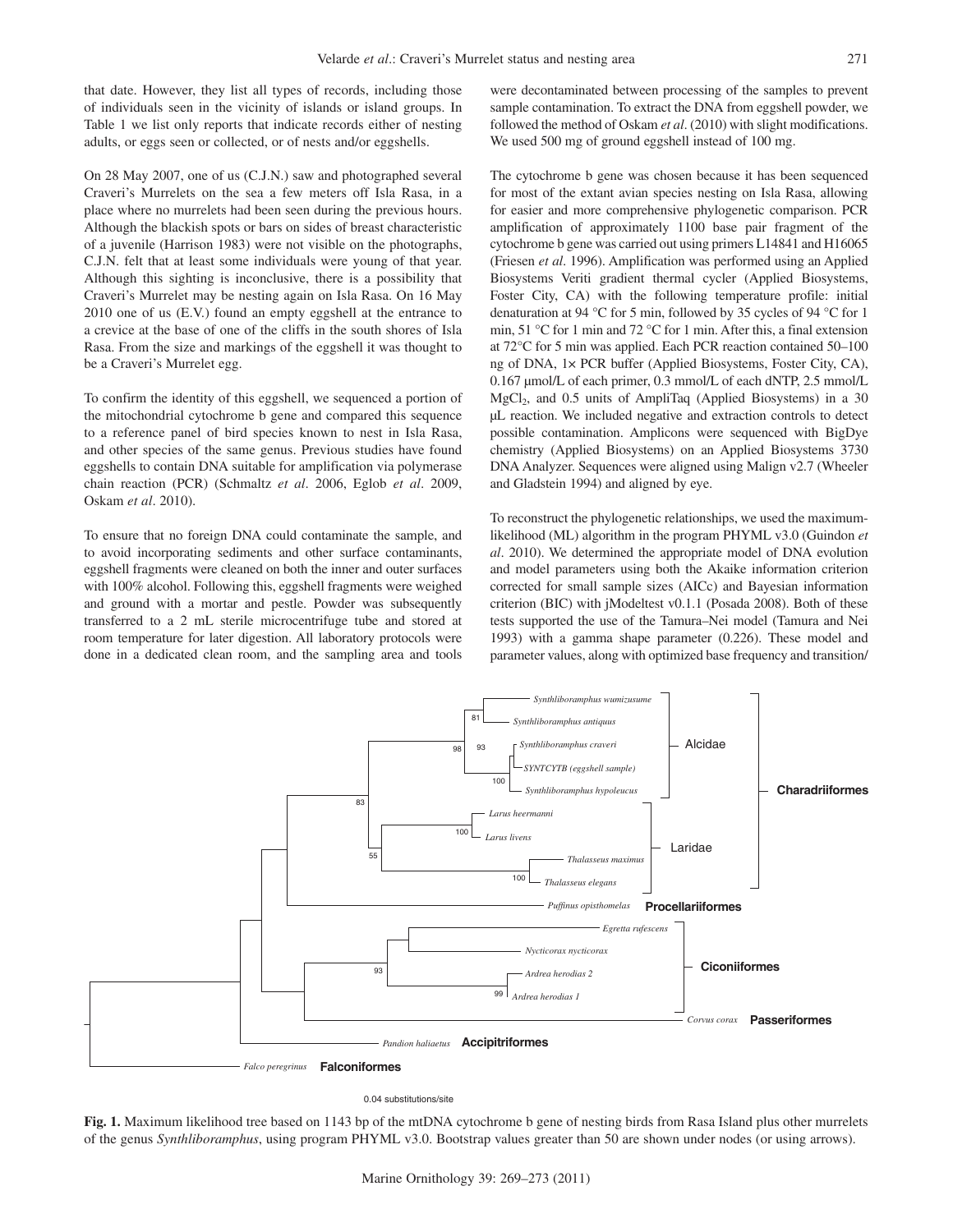transversion ratio, were used in phylogenetic reconstruction. One thousand bootstrap pseudoreplicates were performed to assess node support. The extant avian species nesting on Isla Rasa, plus other murrelets of genus *Synthliboramphus* (and GenBank accession numbers) used in the phylogenetic analysis were: *Corvus corax* (AY527270), *Falco peregrinus* (U83307), *Pandion haliaetus* (AY987232), *Thalasseus elegans* (AY631302), *Thalasseus maximus* (FJ356187), *Puffinus opisthomelas* (AF076087), *Larus livens* (AF268501), *Larus heermanni* (AF268506), *Synthliboramphus hypoleucus* (U37305), *Synthliboramphus antiquus* (U37303), *Synthliboramphus wumizusume* (U37306), *Synthliboramphus craveri* (U37304), *Egretta rufescens* (U83153), *Nycticorax nycticorax* (AF193829), *Ardea herodias* (AF193821, U83150). The *Falco peregrinus* sequence was used as outgroup.

Our phylogenetic analysis of the cytochrome b sequences supports the following clades: Falconiformes, Procellariiformes, Passeriformes, Ciconiiformes, Accipitriformes and Charadriiformes (Figure 1). Despite the low support for basal clades, the phylogeny closely resembles other previously published avian phylogenetic reconstructions (Gillian *et al*. 2006, Pacheco *et al*. 2011). Within the Alcidae clade all the murrelets of genus *Synthliboramphus* group together and contain the sequence from our eggshell sample (SYNCYTB, Fig. 1). The eggshell sequence grouped with the Craveri's Murrelet cytochrome b sequence with high bootstrap support (93%). Xanthus's murrelet (*S. hypoleucus*) was sister to the Craveri's murrelet sequences. This result demonstrates that the eggshell was from a Craveri's Murrelet and proves the recent nesting of this species on Isla Rasa. Although further studies are needed to determine the number of breeding individuals that occur on Isla Rasa and whether these breeding events result in successful fledging, this confirmed record demonstrates the reoccupation of a former nesting island by the species, a fact that enhances the potential for recovery of this endangered species.

## **ACKNOWLEDGEMENTS**

We want to thank the Dirección General de Vida Silverstre for the research, collection and exportation permits, and the Secretaría de Gobernación for the permit to stay and carry out research activities in Isla Rasa. We received valuable support from the Secretaría de Marina-Armada de México for the transportation of personnel, equipment and supplies to and from the island. We want to thank the personnel of the Comisión Nacional de Áreas Naturales Protegidas (CONANP) of the Sonora and Baja California regional offices for their valuable logistic support. We want to acknowledge funding provided by the Fondo para la Conservación del Golfo de California (provided jointly by Fondo Mexicano para la Conservación de la Naturaleza/Lindblad Expeditions/Packard Foundation), as well as by the UCMEXUS Program, and generous donations from Sue Adams and Ruth Applegarth. Sue Adams has also provided invaluable volunteer help during many field seasons, before, during and after the rodent eradication campaign.

## **REFERENCES**

- AMERICAN ORNITHOLOGISTS' UNION (AOU). 1957. Checklist of North American Birds. 5th Edition. Baltimore: American Ornithologists' Union.
- AMERICAN ORNITHOLOGISTS' UNION (AOU). 1998. Checklist of North American Birds. 7th Edition. Washington, DC: American Ornithologists' Union.
- Anderson, D.W. 1983. The seabirds. In: Case, T.J. & Cody, M.L. (Eds.) Island biogeography of the Sea of Cortez. Berkeley: University of California Press. pp. 246-264, 474-481.
- ANDERSON, D.W. & PALACIOS, E. 2008. Birds and bird islands in the Bahia de los Angeles Region: status and conservation. In: Danemann, G. & Ezcurra, E. (Eds.) Bahía de Los Angeles: recursos naturales y comunidad, Linea base 2007. México: SEMARNAT/INE/Pronatura NW/San Diego Natural History Museum. pp 523-562.
- BAHRE, C.J. & BOURILLÓN, L. 2002. Human impact in the Midriff Islands. In: Case, T.J., Cody, M.L. & Ezcurra, E. (Eds.). A new island biogeography of the Sea of Cortés. Oxford: Oxford University Press. pp. 383-406.
- BANCROFT, G. 1927. Notes on the breeding coastal and insular birds of central Lower California. *The Condor* 29: 85-88.
- Banks, R.C. 1963. Birds of the Belvedere Expedition to the Gulf of California. *Transactions of the San Diego Natural History Society* 13: 49-60.
- BENT, A.C. 1919. Life histories of North American diving birds. Washington, DC: Bulletin of the US National Museum.
- BIRDLIFE INTERNATIONAL. 2000. Threatened birds of the world. Barcelona & Cambridge: Lynx Edicions & Birdlife International.
- BirdLife International. 2008. Species factsheet: *Synthliboramphus craveri*. Accessed on January 31, 2011. Available at: http://www.birdlife.org/datazone/species/index. html?action=SpcHTMDetails.asp&sid=3312&m=0
- BREESE, D., TERSHY, B.R. & CRAIG, D.P. 1993. Craveri's Murrelet: Confirmed nesting and fledging age at San Pedro Martir Island, Gulf of California. *Colonial Waterbirds* 16: 92-94.
- Danemann, G., Ezcurra, E. & Velarde, E. 2008. Conservación ecológica. In: Danemann, G. & Ezcurra, E. (Eds.). Bahía de Los Angeles: recursos naturales y comunidad, Linea base 2007. México: SEMARNAT/INE/Pronatura NW/San Diego Natural History Museum. pp. 695-729.
- DEWEESE, L.R. & ANDERSON, D.W. 1976. Distribution and breeding biology of Craveri's Murrelet. *Transactions of the San Diego Society of Natural History* 18: 155-168.
- DIARIO OFICIAL DE LA FEDERACIÓN. 1964. Decreto que declara Zona de Reserva Natural y Refugio de Aves a la Isla Rasa, Estado de Baja California. Diario Oficial 30 de mayo, México, D.F.
- DIARIO OFICIAL DE LA FEDERACIÓN. 2010. Protección ambiental—Especies nativas de México de flora y fauna silvestres—Categorías de riesgo y especificaciones para su inclusión, exclusión o cambio—Lista de especies en riesgo. Jueves 30 de diciembre de 2010. pp. 1-77.
- EGLOB, C., LABROSSE, A., HERBERT, C. & CRUMP. D. 2009. A nondestructive method for obtaining maternal DNA from avian eggshells and its application to embryonic viability determination in herring gulls (*Larus argentatus*). *Molecular Ecology Resources* 9: 19-27.
- FRIESEN, V.L., Baker, A.J. & Piatt J.F. 1996. Phylogenetic relationships within the Alcidae (Charadriiformes: Aves) inferred from total molecular evidence. *Molecular Biology and Evolution*. 13: 359-367.
- GASTON, A.J. & JONES, I.L. 1998. The Auks: Alcidae (bird families of the world). Cambridge: Cambridge University Press.
- GIBB, G.C., Kardailsky, O., Kimball, R T., Braun, E.L. & PENNY, D. 2006. Mitochondrial genomes and avian phylogeny: complex characters and resolvability without explosive radiations. *Molecular Biology and Evolution* 24: 269-280.